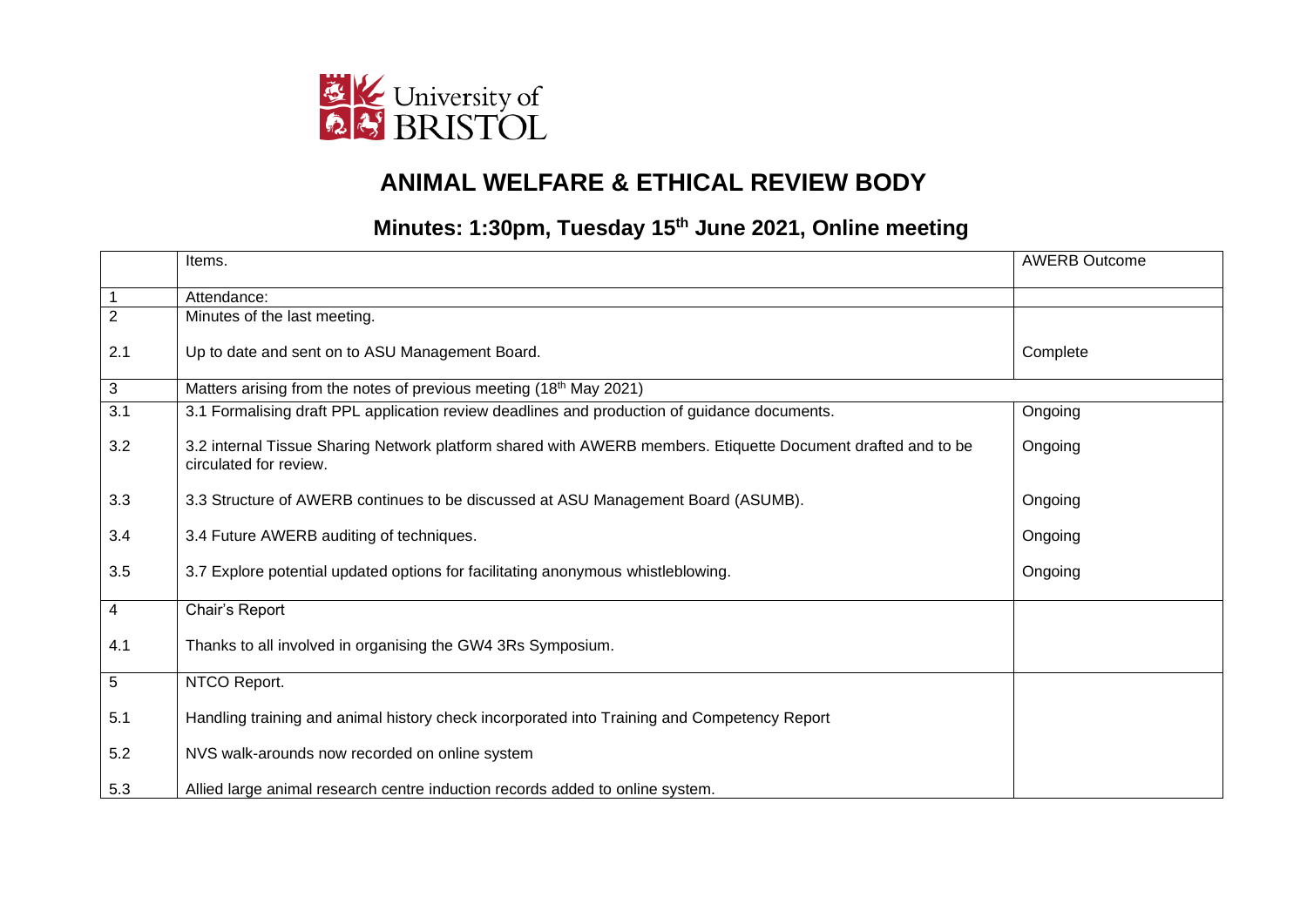| 5.4              | Training and competency records checked for June PPL and PPL Amendment applicants.                                                                                                                                                                                                 |                                                                |
|------------------|------------------------------------------------------------------------------------------------------------------------------------------------------------------------------------------------------------------------------------------------------------------------------------|----------------------------------------------------------------|
| $\,6$            | NIO Report.                                                                                                                                                                                                                                                                        |                                                                |
| 6.1              | Selection of relevant upcoming 3Rs webinars and CPD opportunities circulated to PPL holders, PIL holders and ASU<br>technicians.                                                                                                                                                   |                                                                |
| 6.2              | Concordat on Openness attended, notes available to AWERB members.                                                                                                                                                                                                                  |                                                                |
| 6.3              | Plans for content on ASU Intranet.                                                                                                                                                                                                                                                 |                                                                |
| 6.4              | New initiatives to provide support and guidance for PPL writing.                                                                                                                                                                                                                   |                                                                |
| 6.5              | Surveys prepared for ASU Staff and academic colleagues.                                                                                                                                                                                                                            |                                                                |
| $\overline{7}$   | NVS Report.                                                                                                                                                                                                                                                                        |                                                                |
| 7.1              | No animal welfare issues to report.                                                                                                                                                                                                                                                |                                                                |
| 8                | NACWO reports.                                                                                                                                                                                                                                                                     |                                                                |
| 8.1              | First NACWO Team meeting held.                                                                                                                                                                                                                                                     |                                                                |
| 8.2              | Meeting attended to contribute ideas to refine large animal study.                                                                                                                                                                                                                 |                                                                |
| 8.3              | Steady breeding seen at breeding facility.                                                                                                                                                                                                                                         |                                                                |
| 8.4              | No welfare concerns from zebrafish aquarium or satellite animal units.                                                                                                                                                                                                             |                                                                |
| $\boldsymbol{9}$ | Project Licences - New Applications.                                                                                                                                                                                                                                               |                                                                |
| 9.1              | PPL.1June21<br>Aims: To investigate immunological mechanisms involved in joint inflammation in arthritis as well as co-existing<br>inflammation in other tissues and to evaluate immune-modulating drugs as novel treatments for inflammatory arthritis<br>and its co-morbidities. | Approved subject to<br>clarifications to be verified<br>by NVS |
|                  | Harms: Project will involve the use of pain models with most animals used in a short-term pain model. There is also a<br>longer term and more generalised inflammatory model which is expected to generate more systemic illness.                                                  |                                                                |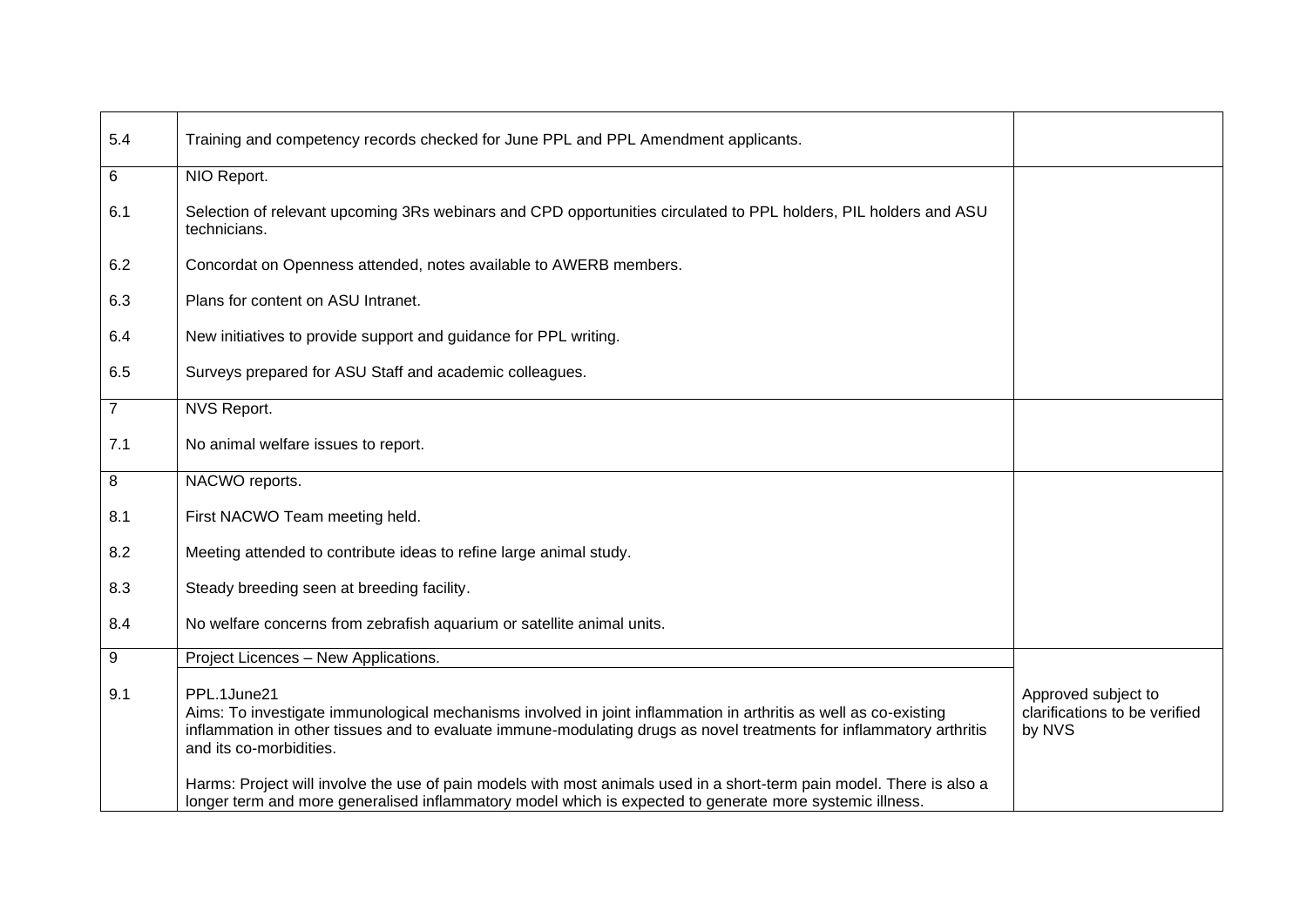|            | Assessments of the animal model will include studies requiring repeated general anaesthesia with some animals<br>potentially receiving up to 30 recovery anaesthetics. Some models can be given analgesia but as the inflammatory<br>process is part of the scientific objectives, this will not be used for all animals.<br>Benefits: The project will generate knowledge gain relating to the inflammatory processes which are related to arthritis<br>and potential new targets to modify disease in the future. The benefits in the short to medium term will enhance<br>knowledge but in the longer term, these may identify new treatment approaches and ultimately new therapies. |                                                                 |
|------------|------------------------------------------------------------------------------------------------------------------------------------------------------------------------------------------------------------------------------------------------------------------------------------------------------------------------------------------------------------------------------------------------------------------------------------------------------------------------------------------------------------------------------------------------------------------------------------------------------------------------------------------------------------------------------------------|-----------------------------------------------------------------|
|            | Discussion:                                                                                                                                                                                                                                                                                                                                                                                                                                                                                                                                                                                                                                                                              |                                                                 |
|            | Future translational applications<br><b>Historical refinements</b><br>Sequence of disease progression<br>Use and forms of anaesthesia and analgesia<br>Number of recovery anaesthetics and their justification<br>Scoring system for monitoring<br>Sex of experimental animals                                                                                                                                                                                                                                                                                                                                                                                                           |                                                                 |
| 10         | Project Licences - Amendments.                                                                                                                                                                                                                                                                                                                                                                                                                                                                                                                                                                                                                                                           |                                                                 |
| 10.1       | PPLAmend.2May21 Resubmission<br>Discussion:<br>Additional injection route under non-recovery anaesthesia only.<br>$\bullet$                                                                                                                                                                                                                                                                                                                                                                                                                                                                                                                                                              | Approved subject to<br>clarifications, to be verified<br>by NVS |
| 10.2       | PPLAmend.3May21. Resubmission.<br>Discussion:<br>Provided additional details outlining experimental design.<br>$\bullet$<br>Monitoring schedule<br>$\bullet$                                                                                                                                                                                                                                                                                                                                                                                                                                                                                                                             | Approved subject to<br>clarifications, to be verified<br>by NVS |
| 11<br>11.1 | <b>Project Licence Reviews</b><br>Mid Term Reviews.                                                                                                                                                                                                                                                                                                                                                                                                                                                                                                                                                                                                                                      |                                                                 |
| 11.1.1     | MTR1.June21<br>Drug delivery to the brain for cancer and Parkinson's disease models.<br>Direct translational impact.<br>$\bullet$<br>COVID 19 pandemic has decreased work.<br>$\bullet$                                                                                                                                                                                                                                                                                                                                                                                                                                                                                                  | Approved                                                        |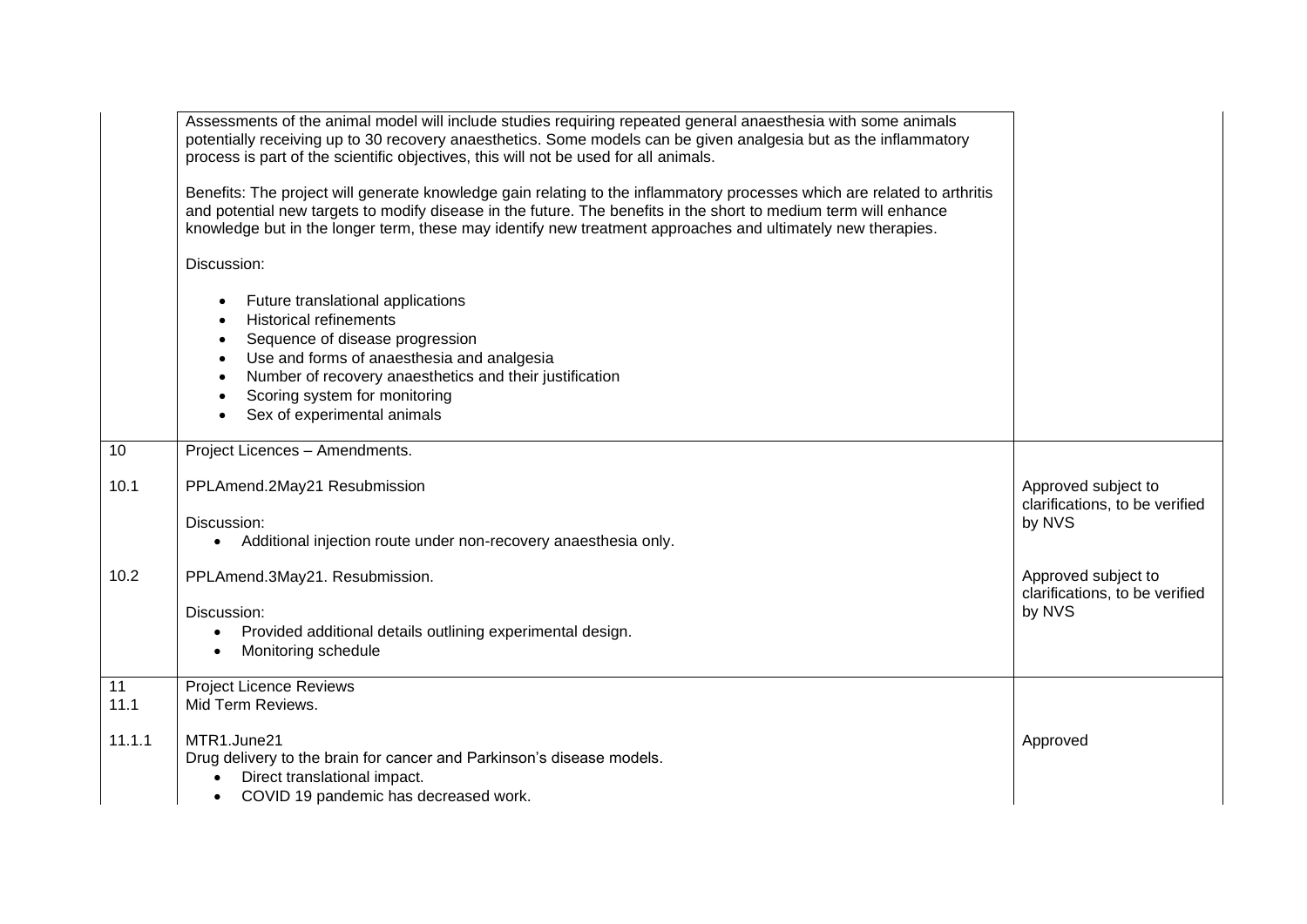|                 | Publications resulting from work.<br>$\bullet$                                                                                        |                     |
|-----------------|---------------------------------------------------------------------------------------------------------------------------------------|---------------------|
| 11.2            | Home Office Retrospective Reviews.<br>(None)                                                                                          |                     |
| 11.3<br>11.3.1  | Final Reviews.<br>(None)                                                                                                              |                     |
| 12              | Report on Non-Regulated Projects UIN and VIN applications.                                                                            |                     |
| 12.1            | Non-Regulated Projects - UINs                                                                                                         | Secretary to inform |
|                 | Reviewed: UIN.1-6<br>AWERB approved: UIN.1-6<br>AWERB approved pending clarifications:<br>AWERB did not yet approve:                  |                     |
| 12.1.1          | UINs to note: (None)                                                                                                                  |                     |
| 12.1.1.1        | UIN.4 Only those with up-to-date Schedule 1 records are permitted to work under this UIN.                                             |                     |
| 12.2            | Non-Regulated Projects - VINs.                                                                                                        | Secretary to inform |
|                 | Reviewed: VIN.1-5<br>AWERB approved: VIN.1-3 & 5<br>AWERB approved pending clarifications: VIN.4<br>AWERB did not yet approved: None. |                     |
| 12.2.1          | VINs to note:                                                                                                                         |                     |
| 12.2.1.1        | VIN.4: Evidence required that this process is commonly practiced across UK dairy farms as part of routine veterinary<br>care.         |                     |
| $\overline{13}$ | Non-Regulated Projects - UIN and VIN amendments                                                                                       |                     |
| 13.1            | VIN.Amend.1: Approved subject to editing of relevant authors and justification of saliva use.                                         |                     |
| 14              | AWERB Hub.<br>(None)                                                                                                                  |                     |
| 16              | For Information.                                                                                                                      |                     |